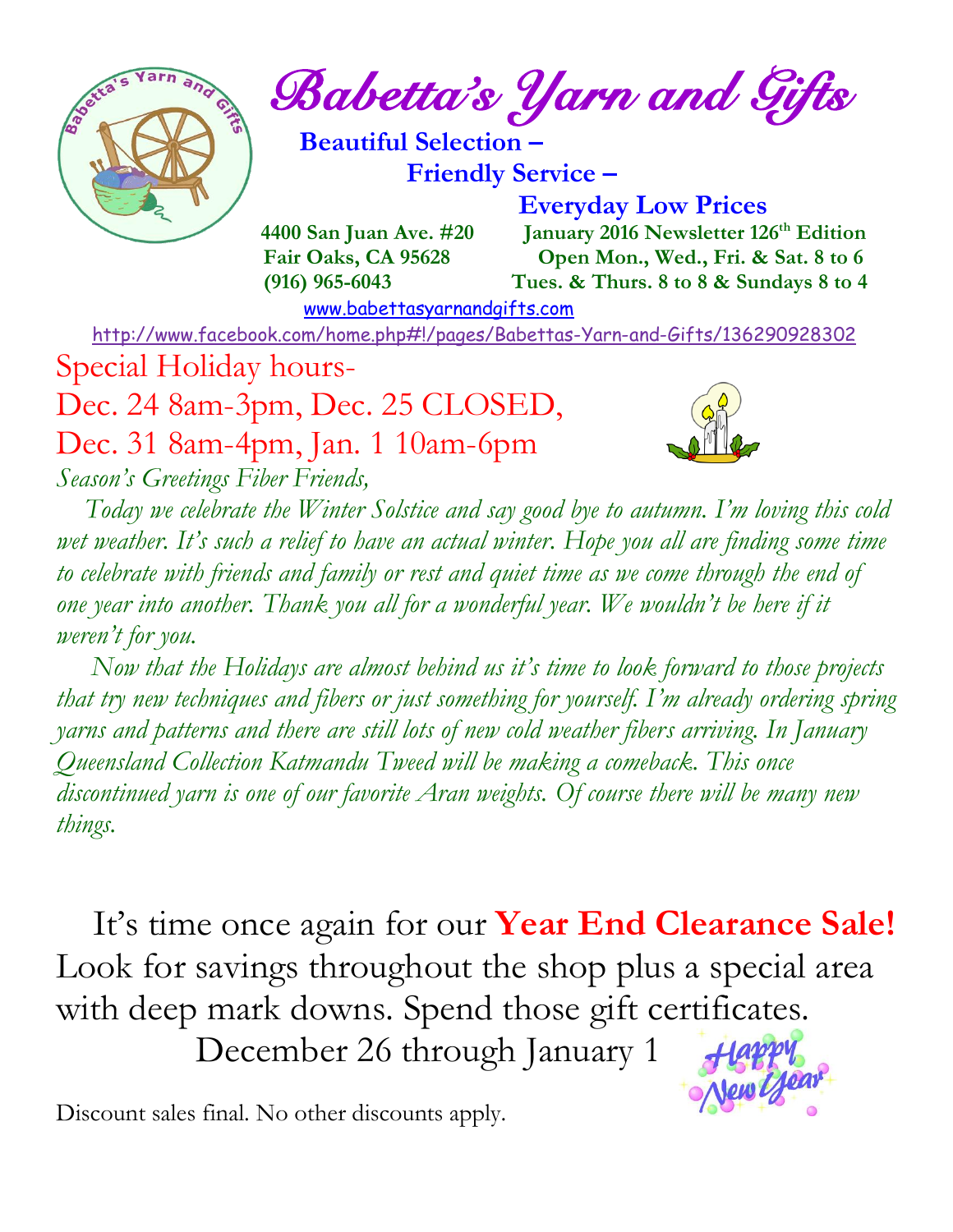## **Classes for Jan. 2016 at Babetta's 916-965-6043**

 *In our project classes you can learn to knit anything from scarves to socks to felted purses to lace shawls to hats to sweaters. Pick your project and join in the fun. Our knitters inspire each other to try new things by sharing ideas and showing off their latest creation. Sign up for one of our classes and you will receive a coupon for 10% off.*

 **Pre-registration is required as class sizes are limited. Please choose your dates carefully. Because of scheduling conflicts and complications, make-up classes will only be allowed under special circumstances and individual consideration.**

#### **Tuesdays Jan. 5, 12 & 19**

Knitting Project 10am – 11:30am fee \$50 Knitting Project 6pm – 7:30pm fee \$50

#### **Wednesdays Jan. 6, 13 & 20**

Knitting Project 1pm – 2:30pm fee \$50 Knitting Project 3:30pm- 5pm fee \$50

**Thursday Jan. 7, 14 & 21** Knitting Project 6pm – 7:30pm fee \$50 Knitting Project 10am – 11:30am fee \$50 **Saturdays Jan. 9, 16 & 23** Knitting Project 4pm – 5:30pm fee \$50.

### **Charity Knitting Group**

#### **Private Lessons**

Knitting or Crochet \$20 an hour Group Knitting or Crochet Private lessons \$15 an hour per person. Spinning or weaving \$25 an hour Group rates are \$20 an hour per person. 50% deposit required when scheduling. Cancellations with less than 24 hour notice will forfeit deposit with exceptions for emergencies. Other cancellations can be transferred to rescheduled lessons or store credit.

 How would you like to do some charity knitting/crocheting with a lovely group of people? **"The Purls of Fair Oaks"** meets the second Thursday and fourth Wed. of every month from 10am to noon here at **Babetta's.** This wonderful group of knitters makes newborn hats for local hospitals as well as other local charity groups. If you'd like to come join the group there's always room for more. This month's dates are Jan 14 & 27. If you'd like to drop off any knitted or crocheted donation items you can do that at any time and I will pass them on.

### **Model Sale! through 12/31**

**Looking for some already knitted or crocheted items? We've got lots of model garments that need a new home.**